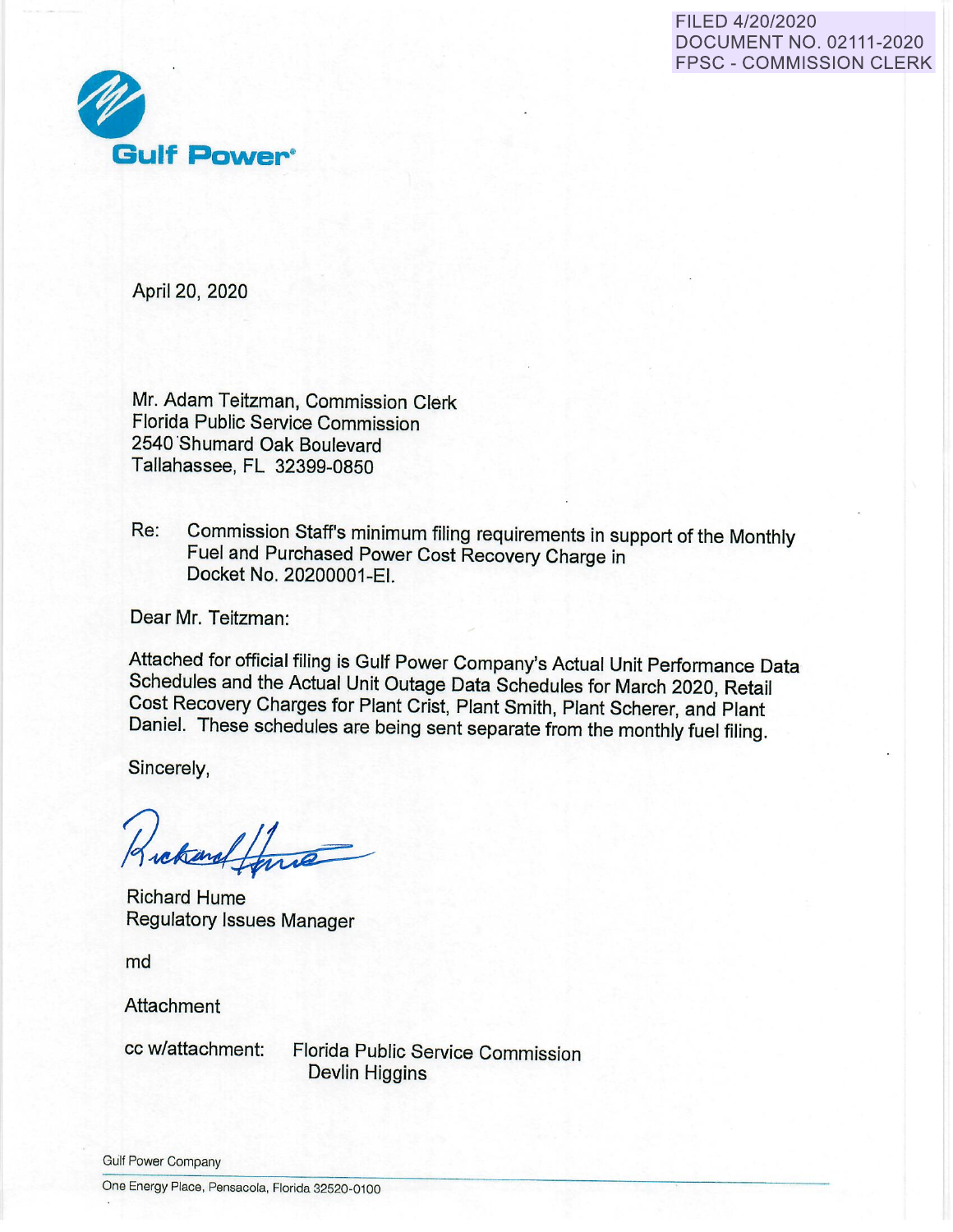#### **GULF POWER COMPANY**

## **PERIOD OF: January 2020- December 2020**

|            | CRIST <sub>7</sub> | Jan '20   | Feb '20   | Mar 20                                                                                   |  |  |  |  |  |
|------------|--------------------|-----------|-----------|------------------------------------------------------------------------------------------|--|--|--|--|--|
|            |                    |           |           |                                                                                          |  |  |  |  |  |
| I.         | EAF (%)            | 100.0     | 100.0     | 55.6                                                                                     |  |  |  |  |  |
|            |                    |           |           |                                                                                          |  |  |  |  |  |
| 2.         | PH                 | 744       | 696       | 743                                                                                      |  |  |  |  |  |
| 3.         | SH                 | 504.8     | 696.0     | 405.1                                                                                    |  |  |  |  |  |
| $\ddot{ }$ | <b>RSH</b>         | 239.2     | $_{0.0}$  | 8.3                                                                                      |  |  |  |  |  |
| 5.         | UH                 | $0.0\,$   | 0.0       | 329.6                                                                                    |  |  |  |  |  |
| 6.         | POH                | 0.0       | 0.0       | 264.0                                                                                    |  |  |  |  |  |
| 7.         | FOH                | $0.0\,$   | 0.0       | 0.0                                                                                      |  |  |  |  |  |
| 8.         | <b>MOH</b>         | $0.0\,$   | 0.0       | 65.6                                                                                     |  |  |  |  |  |
| 9.         | PFOH               | $0.0\,$   | 0.0       | 0.0                                                                                      |  |  |  |  |  |
|            | 10. $LRpf(MW)$     | 0.0       | 0.0       | 0.0                                                                                      |  |  |  |  |  |
| 11.        | PMOH               | 0.0       | 0.0       | 0.0                                                                                      |  |  |  |  |  |
| 12.        | LR pm (MW)         | 0.0       | 0.0       | 0.0                                                                                      |  |  |  |  |  |
|            | 13. NSC (MW)       | 475       | 475       | 475                                                                                      |  |  |  |  |  |
|            |                    |           |           |                                                                                          |  |  |  |  |  |
| 14.        | Oper MBtu          | 1,671,635 | 2,273,262 | 1,065,285                                                                                |  |  |  |  |  |
| 15.        | Net Gen (MWH)      | 159,087   | 195,727   | 99,907                                                                                   |  |  |  |  |  |
| 16.        | ANOHR (Btu/KWH)    | 10,508    | 11,614    | 10,663                                                                                   |  |  |  |  |  |
| 17.        | NOF%               | 66.3      | 59.2      | 51.9                                                                                     |  |  |  |  |  |
| 18.        | NPC(MW)            | 475       | 475       | 475                                                                                      |  |  |  |  |  |
|            |                    |           |           | $10\%$ / AKW * [ $452.14$ - $79.14$ * FEB - $105.38$ * MAR - $156.80$ * $\mathrm{NOV}$ ] |  |  |  |  |  |
|            | 19. ANOHR Equation | $+9,223$  |           |                                                                                          |  |  |  |  |  |
|            |                    |           |           |                                                                                          |  |  |  |  |  |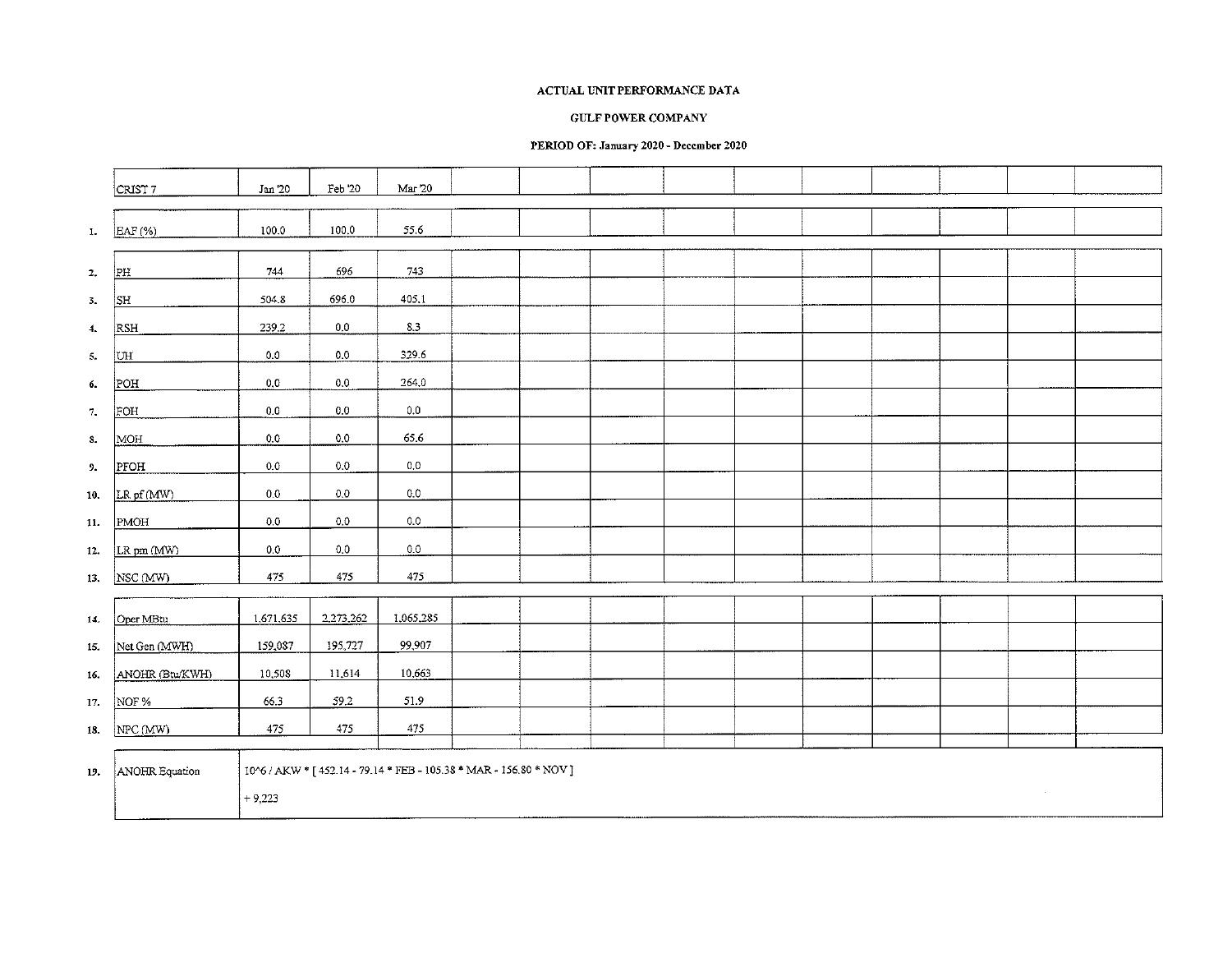## **GULF POWER COMPANY**

## PERIOD OF: January 2020 - December 2020

|              | SCHERER 3       | $\rm{Jan}$ '20 | Feb $20\,$                                                                       | Mar '20  |  |  |  |        |  |  |
|--------------|-----------------|----------------|----------------------------------------------------------------------------------|----------|--|--|--|--------|--|--|
|              |                 |                |                                                                                  |          |  |  |  |        |  |  |
| 1.           | EAF (%)         | 100.0          | 100.0                                                                            | 100.0    |  |  |  |        |  |  |
|              |                 |                |                                                                                  |          |  |  |  |        |  |  |
| $\mathbf{z}$ | PL              | 744            | 696                                                                              | 743      |  |  |  |        |  |  |
| 3.           | SH              | 139.17         | 76.65                                                                            | 95.30    |  |  |  |        |  |  |
|              |                 |                |                                                                                  |          |  |  |  | $\sim$ |  |  |
| $\ddot{ }$   | RSH             | 604.83         | 619.35                                                                           | 647.70   |  |  |  |        |  |  |
| 5.           | UH.             | 0,00           | 0.00                                                                             | $0.00\,$ |  |  |  |        |  |  |
| 6.           | POH             | 0.00           | 0.00                                                                             | 0.00     |  |  |  |        |  |  |
| 7.           | FOH             | 0.00           | 0,00                                                                             | 0.00     |  |  |  |        |  |  |
| 8.           | MOH             | 0.00           | 0.00                                                                             | 0.00     |  |  |  |        |  |  |
|              |                 |                |                                                                                  |          |  |  |  |        |  |  |
| 9.           | PFOH            | 0.00           | $0.00\,$                                                                         | 0.00     |  |  |  |        |  |  |
| 10.          | LRpf(MW)        | 0.00           | 0.00                                                                             | 0.00     |  |  |  |        |  |  |
| 11.          | PMOH            | 0.00           | 0.00                                                                             | 0.00     |  |  |  |        |  |  |
| 12.          | LR pm (MW)      | 0.00           | 0.00                                                                             | 0.00     |  |  |  |        |  |  |
| 13.          | NSC (MW)        | 865            | 865                                                                              | 865      |  |  |  |        |  |  |
|              |                 |                |                                                                                  |          |  |  |  |        |  |  |
| 14.          | Oper MBtu       | 563,924        | 308.747                                                                          | 336,479  |  |  |  |        |  |  |
| 15.          | Net Gen (MWH)   | 48.542         | 17,894                                                                           | 25,480   |  |  |  |        |  |  |
| 16.          | ANOHR (Btu/KWH) | 11,617         | 17.254                                                                           | 13,206   |  |  |  |        |  |  |
|              |                 |                |                                                                                  |          |  |  |  |        |  |  |
| 17.          | NOF %           | 40.3           | 27.0                                                                             | 30.9     |  |  |  |        |  |  |
| 18.          | NPC (MW)        | 865            | 865                                                                              | 865      |  |  |  |        |  |  |
|              |                 |                |                                                                                  |          |  |  |  |        |  |  |
| 19.          | ANOHR Equation  |                | 10^6 / AKW * [576.13 + 81.47 * APR + 110.08 * MAY + 112.05 * JUN + 141.10 * SEP] |          |  |  |  |        |  |  |
|              |                 | $+9,502$       |                                                                                  |          |  |  |  |        |  |  |
|              |                 |                |                                                                                  |          |  |  |  |        |  |  |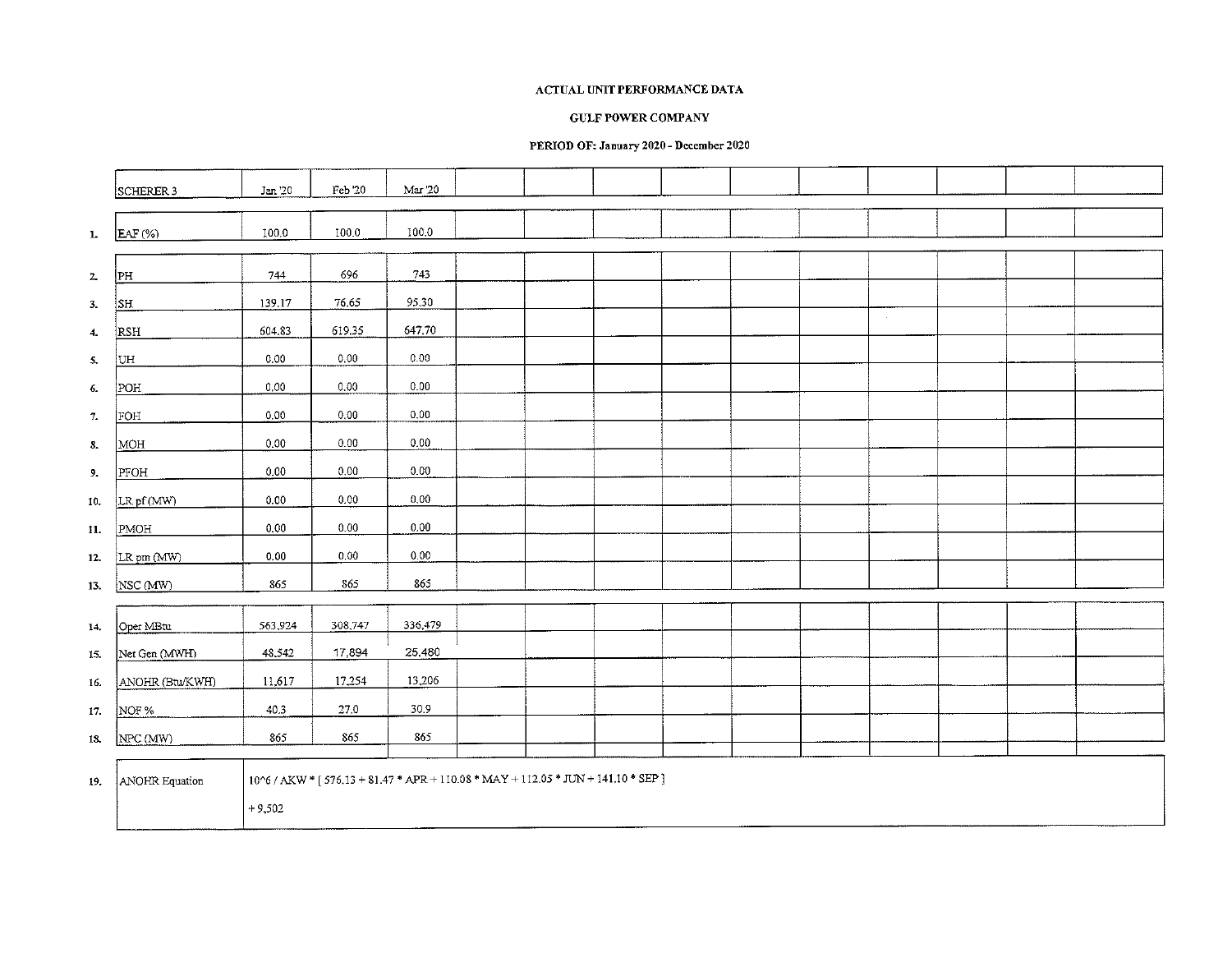## **GULF POWER COMPANY**

## PERIOD OF: January 2020 - December 2020

 $\cdot$ 

|            | $ SMTH_3 $      | Jan 20    | Feb $20\,$ | Mar '20                                           |  |  |  |  |  |
|------------|-----------------|-----------|------------|---------------------------------------------------|--|--|--|--|--|
|            |                 |           |            |                                                   |  |  |  |  |  |
| $1.$       | EAF (%)         | 100.0     | 944        | $71.1\,$                                          |  |  |  |  |  |
|            |                 |           |            |                                                   |  |  |  |  |  |
| 2.         | PH              | 744       | 696        | 743                                               |  |  |  |  |  |
| 3.         | SH              | 744.0     | 659.9      | 528.4                                             |  |  |  |  |  |
| $\ddot{ }$ | <b>RSH</b>      | $0.0\,$   | $0.0\,$    | 0.0                                               |  |  |  |  |  |
| 5.         | UH              | 0.0       | 36.1       | 214.6                                             |  |  |  |  |  |
| 6.         | POH             | 0.0       | 0.0        | 0.0                                               |  |  |  |  |  |
| 7.         | FOH             | 0.0       | 0.0        | 17.5                                              |  |  |  |  |  |
| 8.         | MOH             | 0.0       | 36.1       | 197.1                                             |  |  |  |  |  |
| 9.         | PFOH            | 0.0       | $0.0\,$    | 0.0                                               |  |  |  |  |  |
| 10.        | LR pf (MW)      | 0.0       | $_{0.0}$   | 0.0                                               |  |  |  |  |  |
|            |                 |           |            |                                                   |  |  |  |  |  |
| 11.        | PMOH            | $0.0\,$   | 15.0       | $1.7\,$                                           |  |  |  |  |  |
| 12.        | LR pm (MW)      | 0.0       | 117.0      | 117.0                                             |  |  |  |  |  |
| 13.        | NSC (MW)        | 621.4     | 621.4      | 604.3                                             |  |  |  |  |  |
|            |                 |           | 2,780,623  | 2,228,019                                         |  |  |  |  |  |
| 14.        | Oper MBtu       | 3,019,310 |            |                                                   |  |  |  |  |  |
| 15.        | Net Gen (MWH)   | 453,706   | 400,174    | 317,479                                           |  |  |  |  |  |
| 16.        | ANOHR (Btu/KWH) | 6,655     | 6,949      | 7,018                                             |  |  |  |  |  |
| 17.        | NOF %           | 98.1      | 97.6       | 99.4                                              |  |  |  |  |  |
| 18.        | NPC(MW)         | 621.4     | 621.4      | 604.3                                             |  |  |  |  |  |
|            |                 |           |            |                                                   |  |  |  |  |  |
| 19.        | ANOHR Equation  |           |            | 10^6 / AKW * [324.40 + 51.80 * JUL - 85.12 * OCT] |  |  |  |  |  |
|            |                 | $+6,317$  |            |                                                   |  |  |  |  |  |
|            |                 |           |            | $\sim$                                            |  |  |  |  |  |

 $\sim$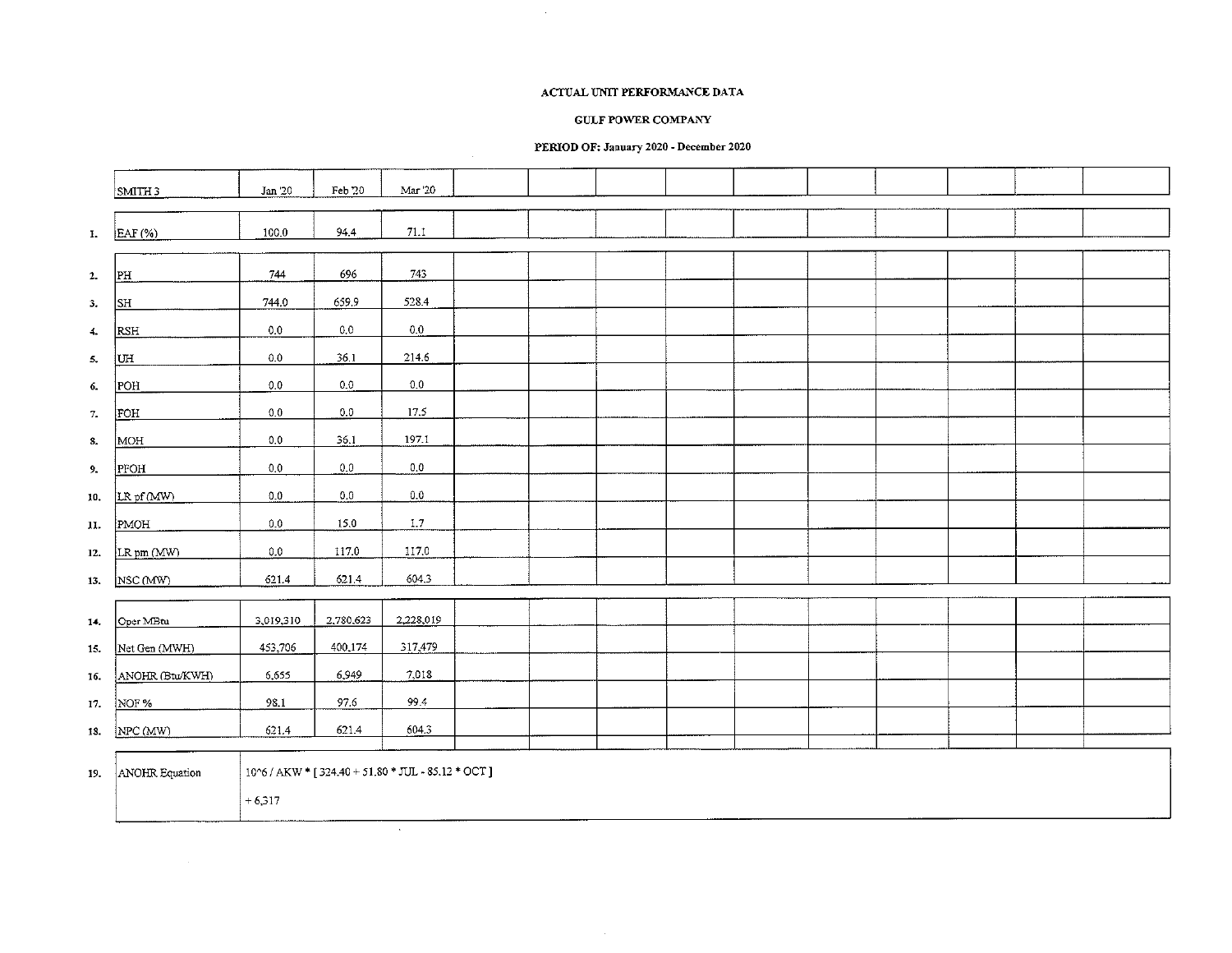#### **GULF POWER COMPANY**

## PERIOD OF: January 2020 - December 2020

|              | DANIEL 1               | Jan 20   | Feb $20\,$ | Mar '20 |  |                                                                                                |  |                |  |  |
|--------------|------------------------|----------|------------|---------|--|------------------------------------------------------------------------------------------------|--|----------------|--|--|
|              |                        |          |            |         |  |                                                                                                |  |                |  |  |
| $\mathbf{1}$ | $EAF (\%)$             | 100.0    | 100.0      | 100,0   |  |                                                                                                |  |                |  |  |
|              |                        |          |            |         |  |                                                                                                |  |                |  |  |
|              | PH                     | 744      | 696        | 743     |  |                                                                                                |  |                |  |  |
| 2.           |                        |          |            |         |  |                                                                                                |  |                |  |  |
| 3.           | $\overline{\text{SH}}$ | 73.4     | 71.6       | 212.4   |  |                                                                                                |  |                |  |  |
| $\ddot{ }$   | RSH                    | 670.6    | 624.4      | 530.6   |  |                                                                                                |  |                |  |  |
| 5.           | UH                     | 0.0      | $0.0\,$    | 0.0     |  |                                                                                                |  |                |  |  |
| 6.           | POH                    | $0.0\,$  | 0,0        | $0.0\,$ |  |                                                                                                |  |                |  |  |
| $7.$         | FOH                    | $0.0\,$  | 0.0        | 0.0     |  |                                                                                                |  |                |  |  |
| 8.           | MOH                    | 0.0      | $0.0\,$    | $0.0\,$ |  |                                                                                                |  |                |  |  |
| 9.           | PFOH                   | 0,0      | $0.0\,$    | $0.0\,$ |  |                                                                                                |  |                |  |  |
| 10.          | LRpf(MW)               | $0.0\,$  | $0.0\,$    | $0.0\,$ |  |                                                                                                |  |                |  |  |
| 11.          | PMOH                   | 0.0      | 0.0        | 0.0     |  |                                                                                                |  |                |  |  |
|              |                        |          |            |         |  |                                                                                                |  | $\overline{a}$ |  |  |
| 12.          | LR pm (MW)             | $0.0\,$  | 0.0        | $0.0\,$ |  |                                                                                                |  |                |  |  |
| 13.          | NSC (MW)               | 502      | 502        | 502     |  |                                                                                                |  |                |  |  |
|              |                        |          |            |         |  |                                                                                                |  |                |  |  |
| 14.          | Oper MBtu              | 170,333  | 159,995    | 409,627 |  |                                                                                                |  |                |  |  |
| 15.          | Net Gen (MWH)          | 14,361   | 9,205      | 33,211  |  |                                                                                                |  |                |  |  |
| 16.          | ANOHR (Btu/KWH)        | 11,861   | 17,381     | 12,334  |  |                                                                                                |  |                |  |  |
| 17.          | NOF%                   | 39.0     | 25.6       | 31.1    |  |                                                                                                |  |                |  |  |
| 18.          | NPC (MW)               | 502      | 502        | 502     |  |                                                                                                |  |                |  |  |
|              |                        |          |            |         |  |                                                                                                |  |                |  |  |
|              |                        |          |            |         |  |                                                                                                |  |                |  |  |
| 19.          | ANOHR Equation         |          |            |         |  | 10^6 / AKW * [ 444.94 - 144.67 * FEB + 78.90 * APR - 18.22 * SEP - 72.06 * OCT - 80.33 * NOV ] |  |                |  |  |
|              |                        | $+9.337$ |            |         |  |                                                                                                |  |                |  |  |
|              |                        |          |            |         |  |                                                                                                |  |                |  |  |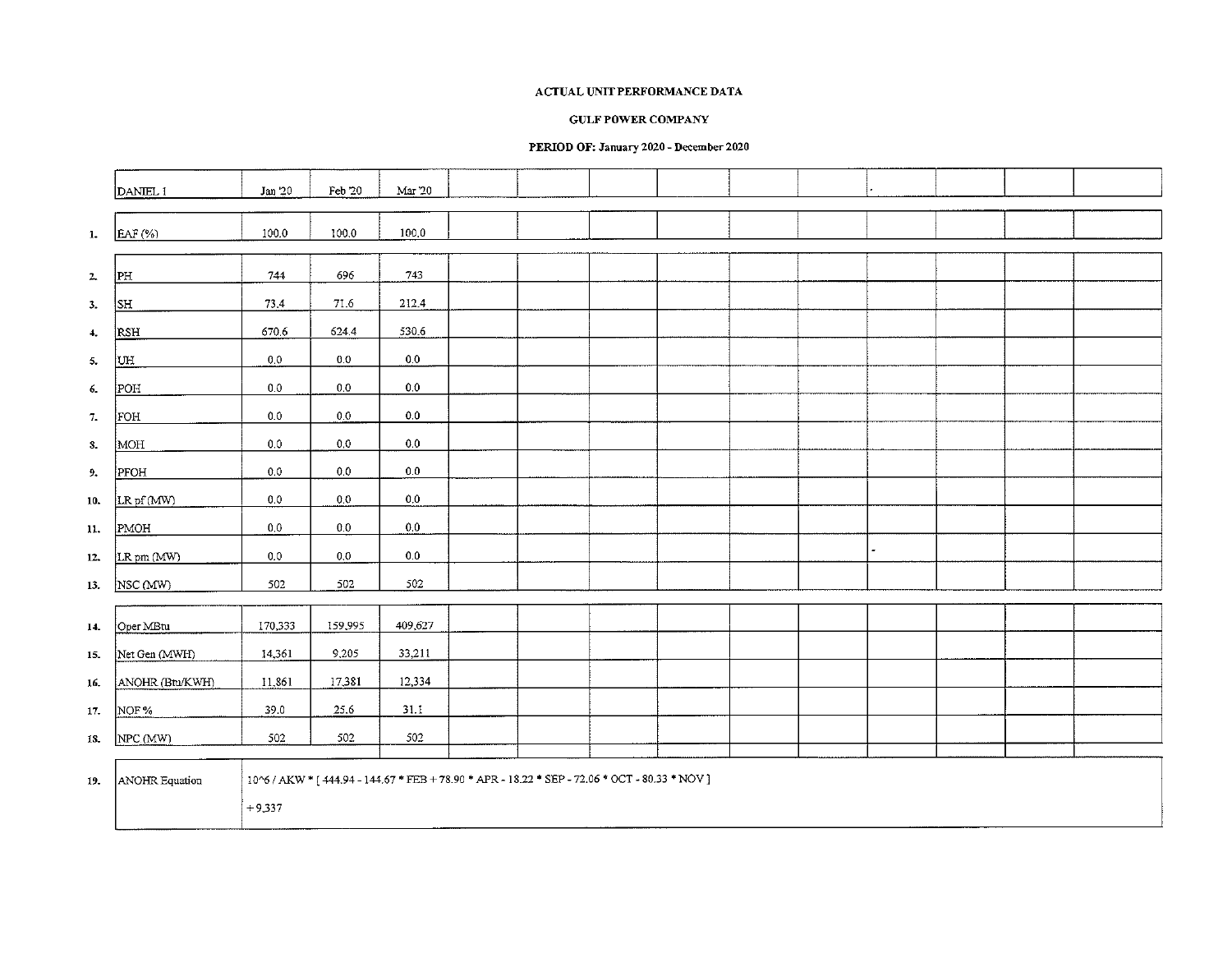#### GULF POWER COMPANY

#### PERIOD OF: January 2020 - December 2020

|                |                        | Jan 20   | Feb 20  | Mar '20   |  |                                                                                                                |  |  |  |  |
|----------------|------------------------|----------|---------|-----------|--|----------------------------------------------------------------------------------------------------------------|--|--|--|--|
|                | DANIEL <sub>2</sub>    |          |         |           |  |                                                                                                                |  |  |  |  |
| $\mathbf{1}$   | EAF (%)                | 83.9     | 93.9    | 96.1      |  |                                                                                                                |  |  |  |  |
| $\mathbf{2}$   | PH                     | 744      | 696     | 743       |  |                                                                                                                |  |  |  |  |
| 3.             | $\overline{\text{SH}}$ | 315.26   | 281.47  | 714.31    |  |                                                                                                                |  |  |  |  |
| $\overline{4}$ | <b>RSH</b>             | 309.15   | 407.70  | 0.00      |  |                                                                                                                |  |  |  |  |
| $\mathbf{5}$   | UH                     | 119.59   | 6.83    | 28.69     |  |                                                                                                                |  |  |  |  |
| 6.             | POH                    | 0.00     | 0.00    | 26.30     |  |                                                                                                                |  |  |  |  |
| 7.             | FOH                    | 0.00     | 0.00    | 0.00      |  |                                                                                                                |  |  |  |  |
| <b>S.</b>      | MOH                    | 119.59   | 6.83    | 2.39      |  |                                                                                                                |  |  |  |  |
| 9.             | PFOH                   | 0.00     | 0.00    | 0.00      |  |                                                                                                                |  |  |  |  |
| 10.            | LR pf (MW)             | 0.00     | 0.00    | 0.00      |  |                                                                                                                |  |  |  |  |
| 11.            | PMOH                   | 0.50     | 81.63   | 0.00      |  |                                                                                                                |  |  |  |  |
| 12.            | LR pm (MW)             | 173.00   | 221.00  | 0,00      |  |                                                                                                                |  |  |  |  |
| 13.            | NSC (MW)               | 502      | 502     | 502       |  |                                                                                                                |  |  |  |  |
| 14.            | Oper MBtu              | 605,555  | 529,376 | 1,211,507 |  |                                                                                                                |  |  |  |  |
| 15.            | Net Gen (MWH)          | 50,262   | 41,202  | 94,796    |  |                                                                                                                |  |  |  |  |
| 16.            | ANOHR (Btu/KWH)        | 12,048   | 12,848  | 12,780    |  |                                                                                                                |  |  |  |  |
| 17.            | NOF %                  | 318      | 32.5    | 26.4      |  |                                                                                                                |  |  |  |  |
| 18.            | NPC (MW)               | 502      | 502     | 502       |  |                                                                                                                |  |  |  |  |
| 19.            | ANOHR Equation         | $+8,822$ |         |           |  | 10^6 / AKW * [ 551.33 + 37.93 * JAN - 142.94 * FEB - 122.48 * MAR + 83.72 * APR - 41.35 * OCT - 105.10 * NOV ] |  |  |  |  |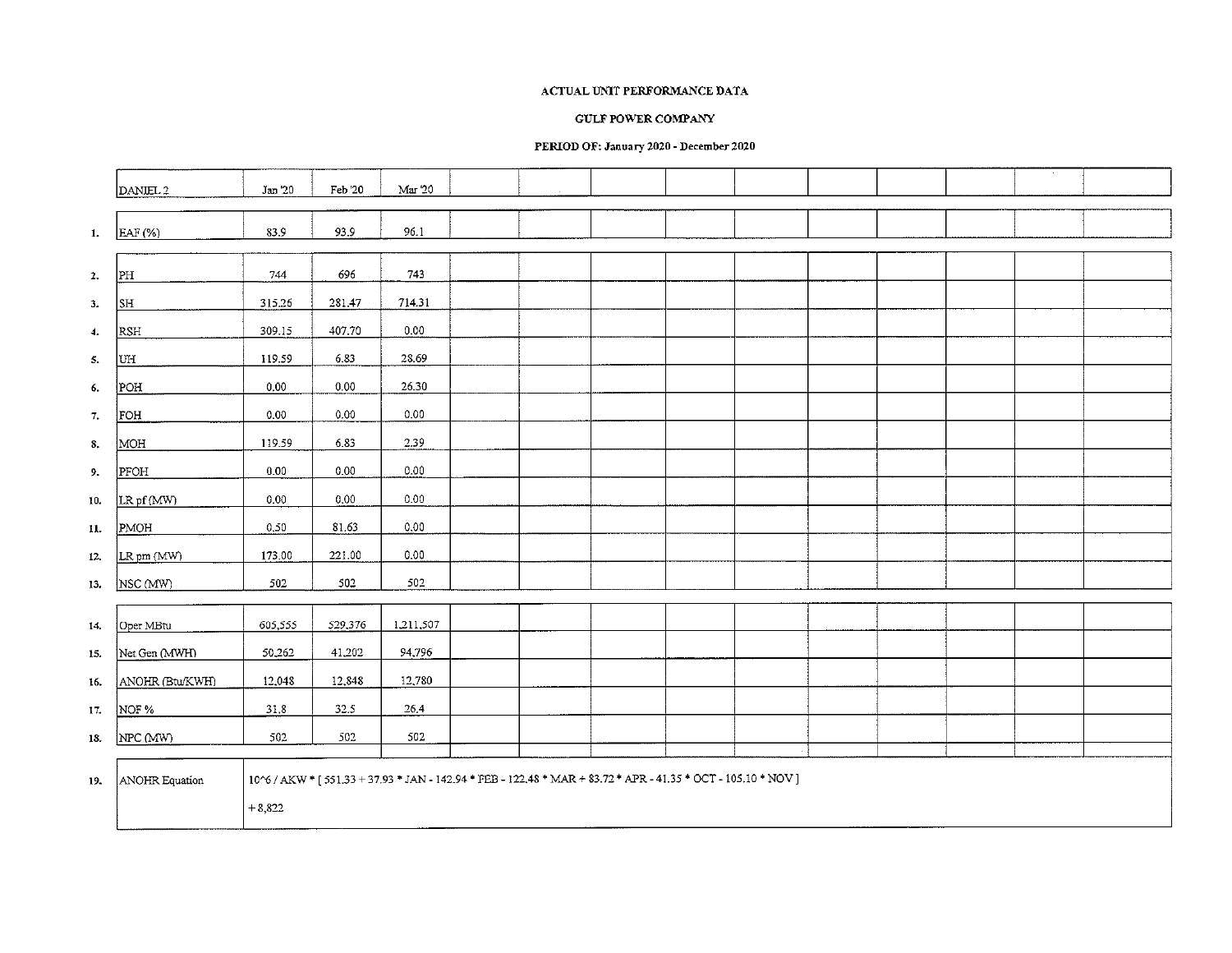**GULF POWER COMPANY** 

March, 2020

**Crist 7** 

|                 | <b>OUTAGE</b>   |              | (MW)            |                                      |
|-----------------|-----------------|--------------|-----------------|--------------------------------------|
| $\mathbf{DATE}$ | TYPE*           | <b>HOURS</b> | <b>AFFECTED</b> | <b>DESCRIPTION</b>                   |
| 03/18/2020      | FMO             | 65.6         | 475.0           | Maintenance Outage<br>Planned Outage |
| 03/20/2020      | $\overline{PO}$ | 264.0        | 475.0           |                                      |
|                 |                 |              |                 |                                      |
|                 |                 |              |                 |                                      |
|                 |                 |              |                 |                                      |
|                 |                 |              |                 |                                      |
|                 |                 |              |                 |                                      |
|                 |                 |              |                 |                                      |
|                 |                 |              |                 |                                      |
|                 |                 |              |                 |                                      |
|                 |                 |              |                 |                                      |
|                 |                 |              |                 |                                      |
|                 |                 |              |                 |                                      |
|                 |                 |              |                 |                                      |
|                 |                 |              |                 |                                      |
|                 |                 |              |                 |                                      |
|                 |                 |              |                 |                                      |
|                 |                 |              |                 |                                      |
|                 |                 |              |                 |                                      |
|                 |                 |              |                 |                                      |
|                 |                 |              |                 |                                      |
|                 |                 |              |                 |                                      |
|                 |                 |              |                 |                                      |
|                 |                 |              |                 |                                      |
|                 |                 |              |                 |                                      |
|                 |                 |              |                 |                                      |
|                 |                 |              |                 |                                      |
|                 |                 |              |                 |                                      |
|                 |                 |              |                 |                                      |
|                 |                 |              |                 |                                      |
|                 |                 |              |                 |                                      |
|                 |                 |              |                 |                                      |
|                 |                 |              |                 |                                      |
|                 |                 |              |                 |                                      |
|                 |                 |              |                 |                                      |
|                 |                 |              |                 |                                      |
|                 |                 |              | x               |                                      |
|                 |                 |              |                 |                                      |
|                 |                 |              |                 |                                      |
|                 |                 |              |                 |                                      |

\* **FFO - Full Forced Outage** 

**PFO - Prn·tinl Forced Outage** 

**FMO - Full Mnintennnce Outage** 

**PMO - Pnrtinl Mnintennnce Outage** 

**PO - Planned Outage**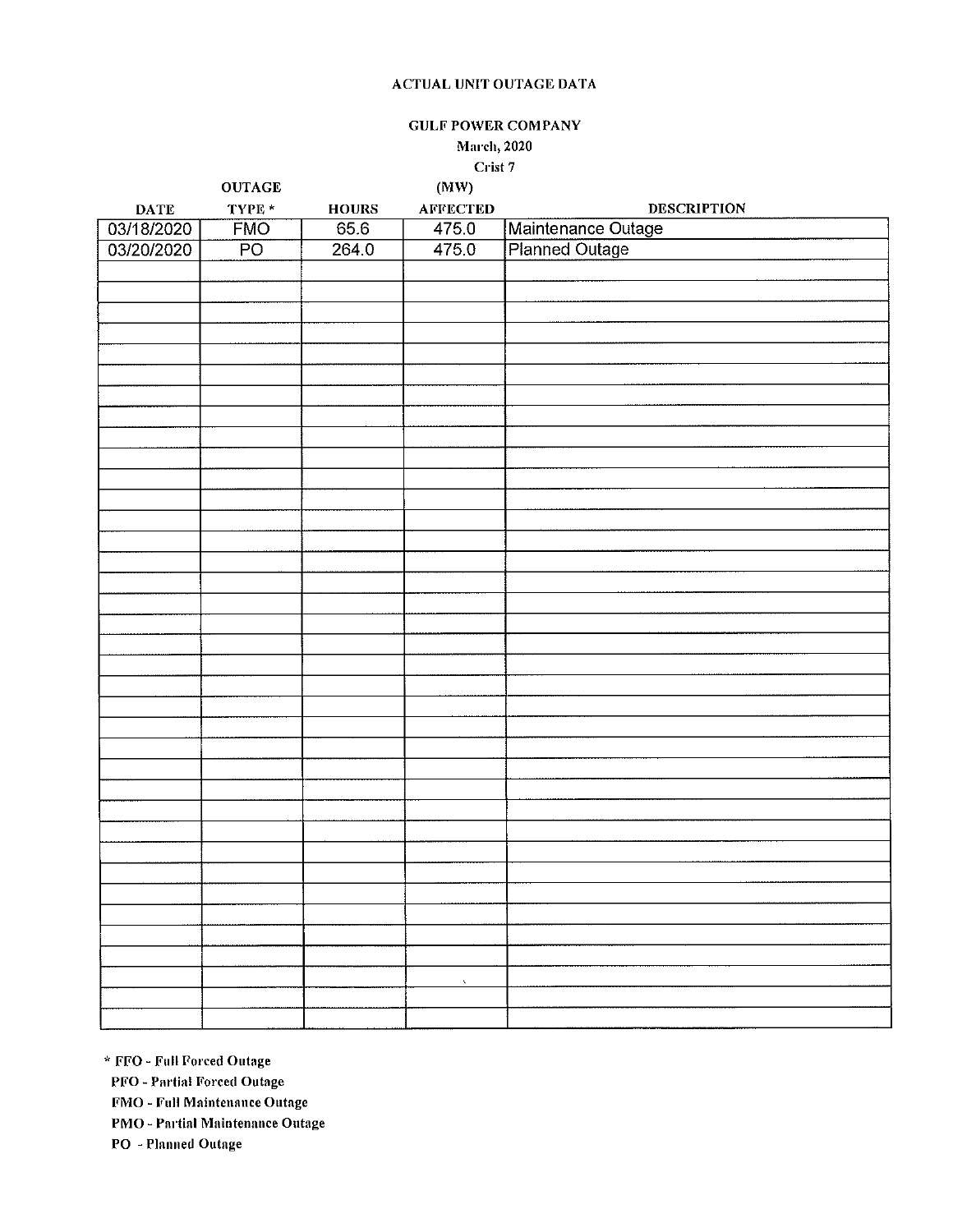**GULF POWER COMPANY March**, 2020

Scherer 3

|             | <b>OUTAGE</b> |               | (MW)            |                    |
|-------------|---------------|---------------|-----------------|--------------------|
| <b>DATE</b> | TYPE $^*$     | ${\bf HOUNS}$ | <b>AFFECTED</b> | <b>DESCRIPTION</b> |
|             |               |               |                 | No events.         |
|             |               |               |                 |                    |
|             |               |               |                 |                    |
|             |               |               |                 |                    |
|             |               |               |                 |                    |
|             |               |               |                 |                    |
|             |               |               |                 |                    |
|             |               |               |                 |                    |
|             |               |               |                 |                    |
|             |               |               |                 |                    |
|             |               |               |                 |                    |
|             |               |               |                 |                    |
|             |               |               |                 |                    |
|             |               |               |                 |                    |
|             |               |               |                 |                    |
|             |               |               |                 |                    |
|             |               |               |                 |                    |
|             |               |               |                 |                    |
|             |               |               |                 |                    |
|             |               |               |                 |                    |
|             |               |               |                 |                    |
|             |               |               |                 |                    |
|             |               |               |                 |                    |
|             |               |               |                 |                    |
|             |               |               |                 |                    |
|             |               |               |                 |                    |
|             |               |               |                 |                    |
|             |               |               |                 |                    |
|             |               |               |                 |                    |
|             |               |               |                 |                    |
|             |               |               |                 |                    |
|             |               |               |                 |                    |
|             |               |               |                 |                    |
|             |               |               |                 |                    |
|             |               |               |                 |                    |
|             |               |               |                 |                    |
|             |               |               |                 |                    |
|             |               |               |                 |                    |
|             |               |               |                 |                    |
|             |               |               |                 |                    |
|             |               |               |                 |                    |
|             |               |               |                 |                    |

\* FFO - Full Forced Outage

**PFO** - Partial Forced Outage

FMO - Full Maintenance Outage

PMO - Partial Maintenance Outage

 $\hat{\boldsymbol{\beta}}$ 

PO - Planned Outage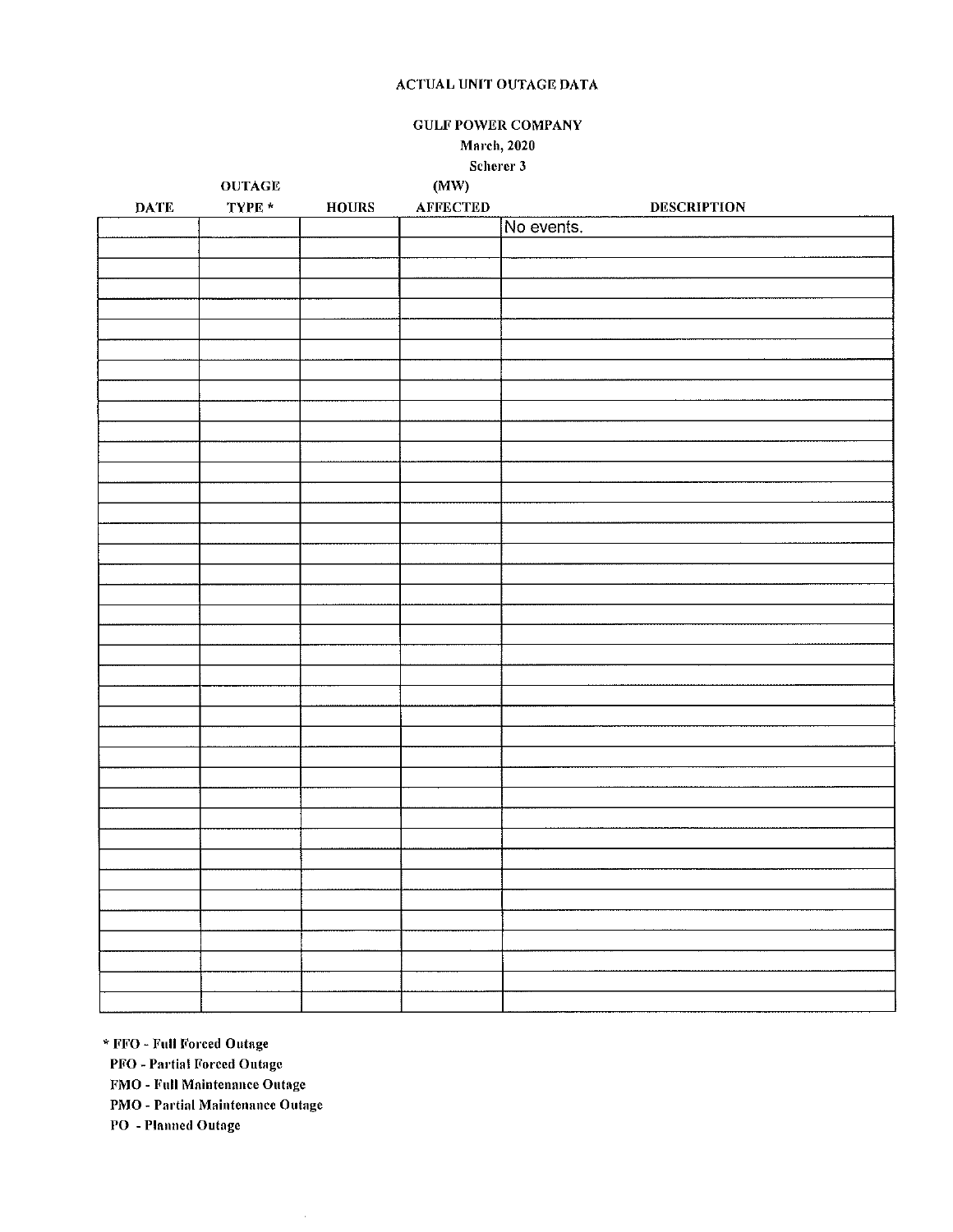$\epsilon$ 

# **GULF POWER COMPANY**

**J\'larch, 2020** 

**Smith 3** 

|             | <b>OUTAGE</b> |                  | (MW)            |                                                   |
|-------------|---------------|------------------|-----------------|---------------------------------------------------|
| <b>DATE</b> | TYPE *        | <b>HOURS</b>     | <b>AFFECTED</b> | <b>DESCRIPTION</b>                                |
| 03/01/2020  | <b>FMO</b>    | 186.1            | 234.0           | Spring Borescope Inspection                       |
| 03/08/2020  | <b>PMO</b>    | 1.6              | 187.2           | Load Curtailment                                  |
| 03/22/2020  | <b>PMO</b>    | $\overline{0.1}$ | 13.7            | Condenser Tube Leak                               |
| 0322/2020   | <b>FMO</b>    | 10.5             | 117.0           | Condenser Tube Leak                               |
| 03/23/2020  | <b>FFO</b>    | 17.5             | 234.0           | Circulating Water Pump Discharge valve stuck open |
|             |               |                  |                 |                                                   |
|             |               |                  |                 |                                                   |
|             |               |                  |                 |                                                   |
|             |               |                  |                 |                                                   |
|             |               |                  |                 |                                                   |
|             |               |                  |                 |                                                   |
|             |               |                  |                 |                                                   |
|             |               |                  |                 |                                                   |
|             |               |                  |                 |                                                   |
|             |               |                  |                 |                                                   |
|             |               |                  |                 |                                                   |
|             |               |                  |                 |                                                   |
|             |               |                  |                 |                                                   |
|             |               |                  |                 |                                                   |
|             |               |                  |                 |                                                   |
|             |               |                  |                 |                                                   |
|             |               |                  |                 |                                                   |
|             |               |                  |                 |                                                   |
|             |               |                  |                 |                                                   |
|             |               |                  |                 |                                                   |
|             |               |                  |                 |                                                   |
|             |               |                  |                 |                                                   |
|             |               |                  |                 |                                                   |
|             |               |                  |                 |                                                   |
|             |               |                  |                 |                                                   |
|             |               |                  |                 |                                                   |
|             |               |                  |                 |                                                   |
|             |               |                  |                 |                                                   |
|             |               |                  |                 |                                                   |
|             |               |                  |                 |                                                   |
|             |               |                  |                 |                                                   |
|             |               |                  |                 |                                                   |
|             |               |                  |                 |                                                   |
|             |               |                  |                 |                                                   |
|             |               |                  |                 |                                                   |

\* **FFO - Full Forced Outage** 

**PFO - Partial Forced Outage** 

**F1\'IO - Full Maintenance Outage** 

**PJ\'1O - Pa1·tial Maintenance Outage** 

**PO - l <sup>1</sup> lnnncd Outage**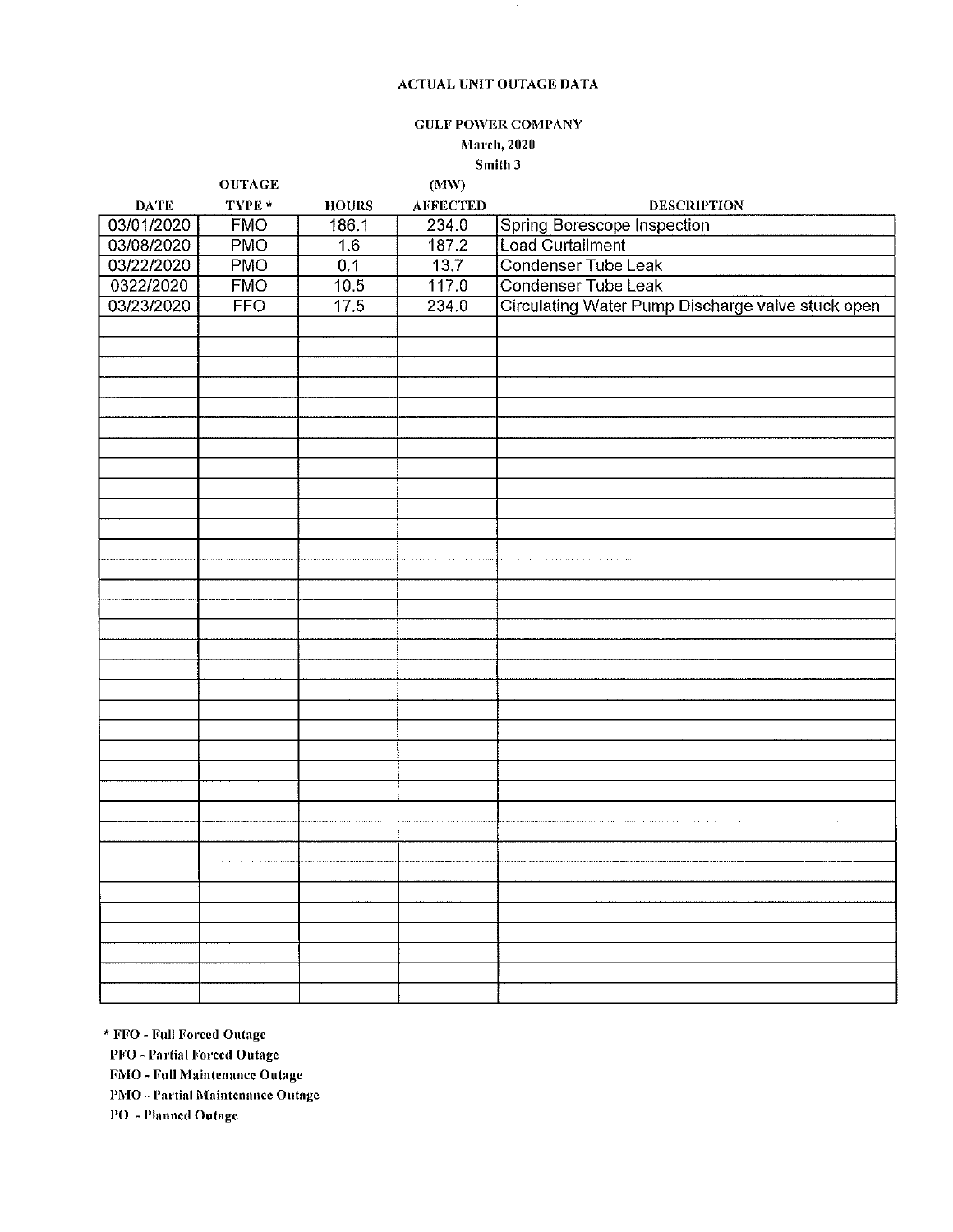GULF POWER COMPANY

**.Mnrch, 2020** 

**Daniel 1** 

|                 | <b>OUTAGE</b>              |                                           | $(\mbox{MW})$   |                    |
|-----------------|----------------------------|-------------------------------------------|-----------------|--------------------|
| $\mathbf{DATE}$ | $\mathbf{T}\mathbf{YPE}$ * | ${\bf H} {\bf O} {\bf U} {\bf R} {\bf S}$ | <b>AFFECTED</b> | <b>DESCRIPTION</b> |
|                 |                            |                                           |                 | NO EVENTS          |
|                 |                            |                                           |                 |                    |
|                 |                            |                                           |                 |                    |
|                 |                            |                                           |                 |                    |
|                 |                            |                                           |                 |                    |
|                 |                            |                                           |                 |                    |
|                 |                            |                                           |                 |                    |
|                 |                            |                                           |                 |                    |
|                 |                            |                                           |                 |                    |
|                 |                            |                                           |                 |                    |
|                 |                            |                                           |                 |                    |
|                 |                            |                                           |                 |                    |
|                 |                            |                                           |                 |                    |
|                 |                            |                                           |                 |                    |
|                 |                            |                                           |                 |                    |
|                 |                            |                                           |                 |                    |
|                 |                            |                                           |                 |                    |
|                 |                            |                                           |                 |                    |
|                 |                            |                                           |                 |                    |
|                 |                            |                                           |                 |                    |
|                 |                            |                                           |                 |                    |
|                 |                            |                                           |                 |                    |
|                 |                            |                                           |                 |                    |
|                 |                            |                                           |                 |                    |
|                 |                            |                                           |                 |                    |
|                 |                            |                                           |                 |                    |
|                 |                            |                                           |                 |                    |
|                 |                            |                                           |                 |                    |
|                 |                            |                                           |                 |                    |
|                 |                            |                                           |                 |                    |
|                 |                            |                                           |                 |                    |
|                 |                            |                                           |                 |                    |
|                 |                            |                                           |                 |                    |
|                 |                            |                                           |                 |                    |
|                 |                            |                                           |                 |                    |
|                 |                            |                                           |                 |                    |
|                 |                            |                                           |                 |                    |
|                 |                            |                                           |                 |                    |
|                 |                            |                                           |                 |                    |
|                 |                            |                                           |                 |                    |
|                 |                            |                                           |                 |                    |

\* **FFO - Full Forced Outage** 

**PFO - Partinl Forced Outage** 

**FMO - Full .Maintenance Outnge** 

**PMO - Partial Mnintenance Outnge** 

**PO - Planned Outnge**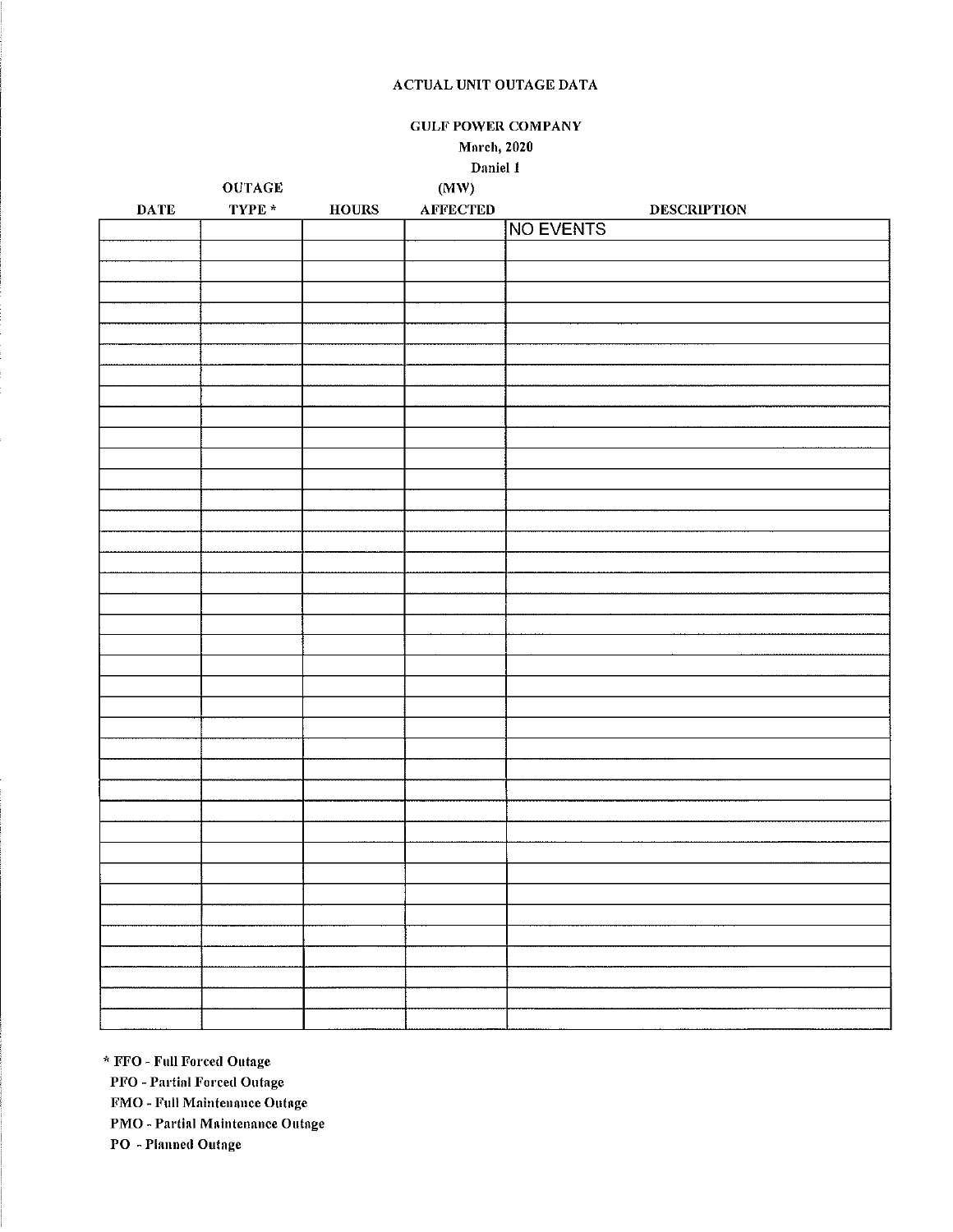GULF POWER COMPANY

March, 2020

Daniel 2

|             | <b>OUTAGE</b>                                                                                           |                  | (MW)            |                                              |
|-------------|---------------------------------------------------------------------------------------------------------|------------------|-----------------|----------------------------------------------|
| <b>DATE</b> | $\ensuremath{\mathbf{T}}\ensuremath{\mathbf{Y}}\ensuremath{\mathbf{P}}\ensuremath{\mathbf{E}}\xspace$ * | <b>HOURS</b>     | <b>AFFECTED</b> | <b>DESCRIPTION</b>                           |
| 3/19/2020   | <b>FMO</b>                                                                                              | $\overline{2.4}$ | 502.0           | <b>Combustion / Steam Condition Controls</b> |
| 3/30/2020   | $\overline{PQ}$                                                                                         | 26.3             | 502.0           | <b>Plant Compliance Modifications</b>        |
|             |                                                                                                         |                  |                 |                                              |
|             |                                                                                                         |                  |                 |                                              |
|             |                                                                                                         |                  |                 |                                              |
|             |                                                                                                         |                  |                 |                                              |
|             |                                                                                                         |                  |                 |                                              |
|             |                                                                                                         |                  |                 |                                              |
|             |                                                                                                         |                  |                 |                                              |
|             |                                                                                                         |                  |                 |                                              |
|             |                                                                                                         |                  |                 |                                              |
|             |                                                                                                         |                  |                 |                                              |
|             |                                                                                                         |                  |                 |                                              |
|             |                                                                                                         |                  |                 |                                              |
|             |                                                                                                         |                  |                 |                                              |
|             |                                                                                                         |                  |                 |                                              |
|             |                                                                                                         |                  |                 |                                              |
|             |                                                                                                         |                  |                 |                                              |
|             |                                                                                                         |                  |                 |                                              |
|             |                                                                                                         |                  |                 |                                              |
|             |                                                                                                         |                  |                 |                                              |
|             |                                                                                                         |                  |                 |                                              |
|             |                                                                                                         |                  |                 |                                              |
|             |                                                                                                         |                  |                 |                                              |
|             |                                                                                                         |                  |                 |                                              |
|             |                                                                                                         |                  |                 |                                              |
|             |                                                                                                         |                  |                 |                                              |
|             |                                                                                                         |                  |                 |                                              |
|             |                                                                                                         |                  |                 |                                              |
|             |                                                                                                         |                  |                 |                                              |
|             |                                                                                                         |                  |                 |                                              |
|             |                                                                                                         |                  |                 |                                              |
|             |                                                                                                         |                  |                 |                                              |
|             |                                                                                                         |                  |                 |                                              |
|             |                                                                                                         |                  |                 |                                              |
|             |                                                                                                         |                  |                 |                                              |
|             |                                                                                                         |                  |                 |                                              |
|             |                                                                                                         |                  |                 |                                              |
|             |                                                                                                         |                  |                 |                                              |
|             |                                                                                                         |                  |                 |                                              |
|             |                                                                                                         |                  |                 |                                              |
|             |                                                                                                         |                  |                 |                                              |

\* **FFO - Full Forced Outnge** 

**PFO - Pnrtinl Forced Outnge** 

**FMO - Full Maintenance Outnge** 

**PMO - Partial Maintenance Outage** 

**PO - Planned Outage**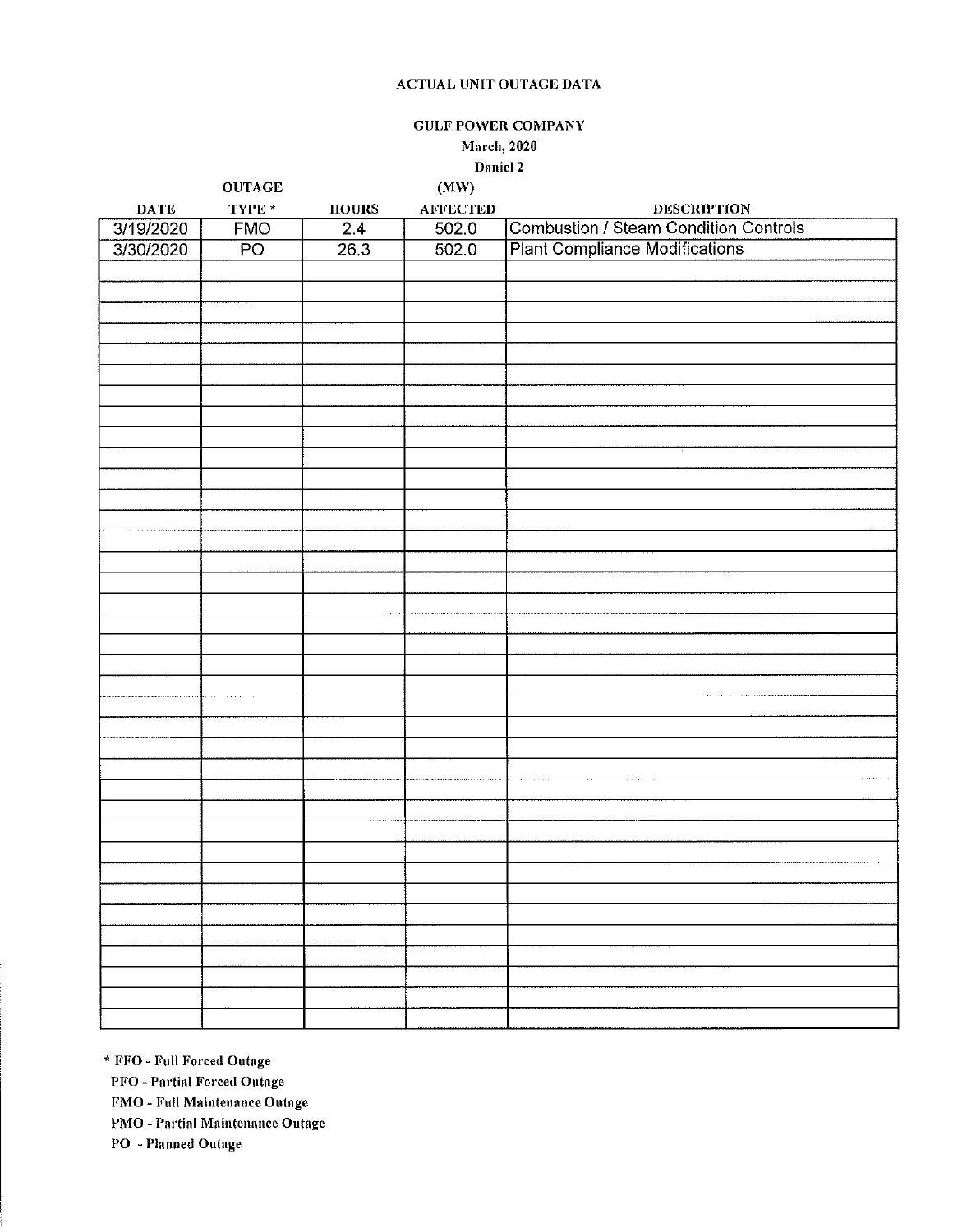# BEFORE THE FLORIDA PUBLIC SERVICE COMMISSION

 $\mathcal{E}$  $\lambda$ 

# IN **RE: Fuel and Purchased Power Cost Recovery Clause with Generating Performance Incentive Factor**

Docket No.: **20200001-EI** 

# **CERTIFICATE OF SERVICE**

I HEREBY CERTIFY that a true copy of the foregoing was furnished by electronic mail this 20th day of April, 2020 to the following:

Florida Public Utilities Company PCS Phosphate - White Springs<br>Florida Division of Chesapeake c/o Stone Mattheis Xenopoulos Utilities Corp **by Community 8** Brew, P.C. Mike Cassel, Director **Internal State Addam** James W. Brew/Laura Baker Regulatory and Governmental Affairs Eighth Floor, West Tower 1750 SW 14<sup>th</sup> Street, Suite 200 1025 Thomas Jefferson St, NW Fernandina Beach, FL 32034 Washington, DC 20007 mcassel@fpuc.com ibrew@smxblaw.com

c/o Stone Mattheis Xenopoulos lwb@smxblaw.com

Duke Energy Florida Dianne M. Triplett 299 First Avenue North St. Petersburg, FL 33701 Dianne. triplett@duke-energy com

Florida Power & Light Company Maria J. Moncada David Lee 700 Universe Boulevard (LAW/JB) Juno Beach, **FL** 33408-0420 Maria.moncada@fpl.com David.Lee@fpl.com

Florida Power & Light Company Kenneth Hoffman 134 West Jefferson Street Tallahassee, FL 32301 Kenneth.Hoffman@fpl.com

Ausley Law Firm James D. Beasley J. Jeffry Wahlen Malcolm N. Means Post Office Box 391 Tallahassee, **FL** 32302 jbeasley@ausley.com jwahlen@ausley.com mmeans@ausley.com

Gunster Law Firm Beth Keating 215 South Monroe Street, Suite 601 Tallahassee, FL 32301-1839 bkeating@gunster.com

Office of Public Counsel J. R. Kelly/M. Fall-Fry Patricia A. Christensen Associate Public Counsel c/o The Florida Legislature 111 W. Madison Street, Room 812 Tallahassee, FL 32399-1400 Kelly.jr@Jeg.state.ft. us Christensen. patty@leg.state. fl. us fall-fry.mireille@leg.state.fl.us

Duke Energy Florida, Inc. Matthew R. Bernier 106 East College Avenue, Suite 800 Tallahassee, FL 32301-7740 Matthew.bernier@duke-energy.com FLRegulatoryLegal@duke-energy.com